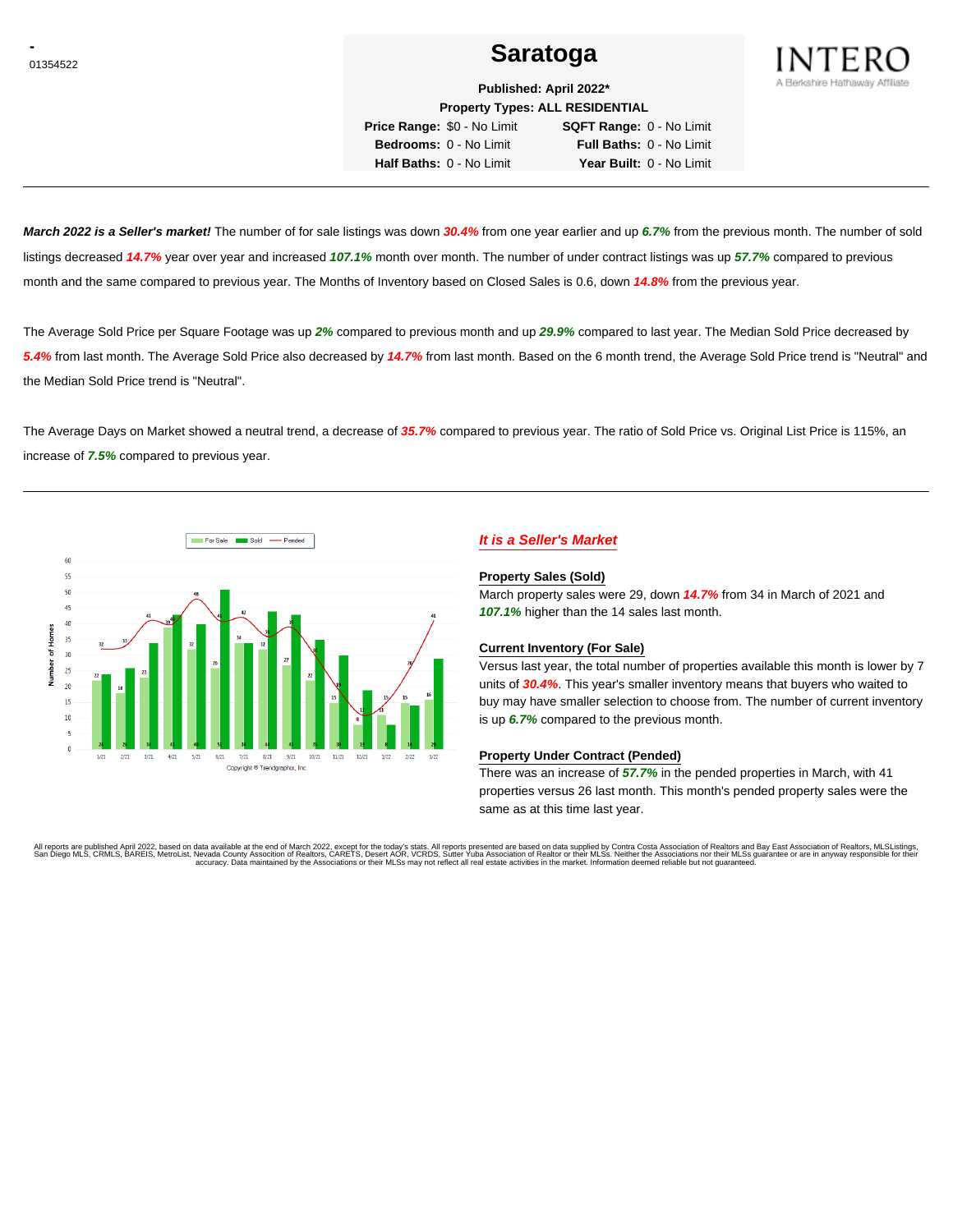## <sup>01354522</sup> **Saratoga**



**Published: April 2022\***

**Property Types: ALL RESIDENTIAL**

**Price Range:** \$0 - No Limit **SQFT Range:** 0 - No Limit

**Bedrooms:** 0 - No Limit **Full Baths:** 0 - No Limit

**Half Baths:** 0 - No Limit **Year Built:** 0 - No Limit

### **The Average Sold Price per Square Footage is Appreciating\***

The Average Sold Price per Square Footage is a great indicator for the direction of property values. Since Median Sold Price and Average Sold Price can be impacted by the 'mix' of high or low end properties in the market, the Average Sold Price per Square Footage is a more normalized indicator on the direction of property values. The March 2022 Average Sold Price per Square Footage of \$1506 was up **2%** from \$1476 last month and up **29.9%** from \$1159 in March of last year.

\* Based on 6 month trend – Appreciating/Depreciating/Neutral





### **The Days on Market Shows Neutral Trend\***

The average Days on Market (DOM) shows how many days the average property is on the market before it sells. An upward trend in DOM trends to indicate a move towards more of a Buyer's market, a downward trend indicates a move towards more of a Seller's market. The DOM for March 2022 was 9, down **89.3%** from 84 days last month and down **35.7%** from 14 days in March of last year.

### **The Sold/Original List Price Ratio is Rising\*\***

The Sold Price vs. Original List Price reveals the average amount that sellers are agreeing to come down from their original list price. The lower the ratio is below 100% the more of a Buyer's market exists, a ratio at or above 100% indicates more of a Seller's market. This month Sold Price vs. Original List Price of 115% is up **22.3%** % from last month and up from **7.5%** % in March of last year.

\* Based on 6 month trend – Upward/Downward/Neutral

\*\* Based on 6 month trend - Rising/Falling/Remains Steady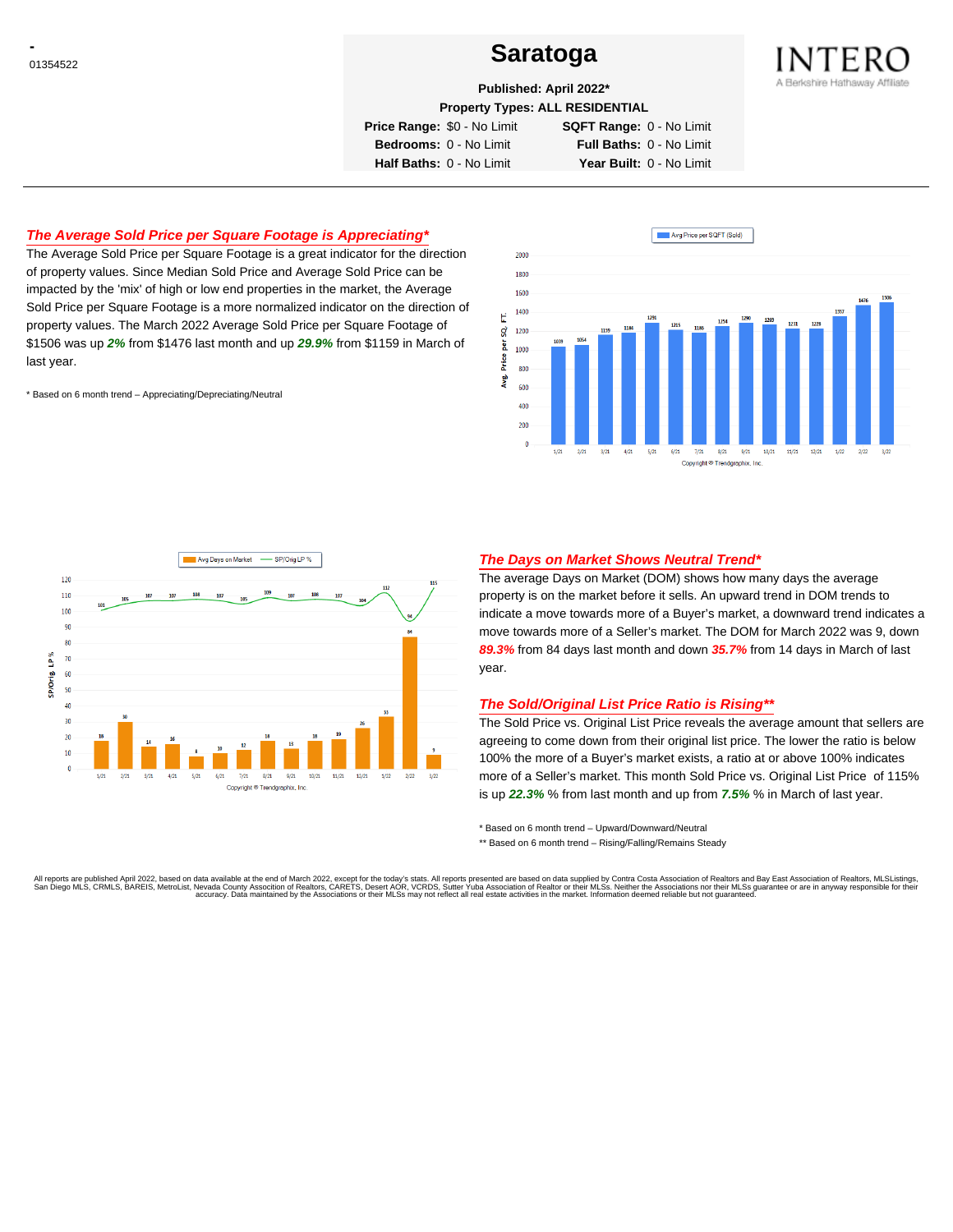## <sup>01354522</sup> **Saratoga**



### **Published: April 2022\***

**Property Types: ALL RESIDENTIAL**

**Price Range:** \$0 - No Limit **SQFT Range:** 0 - No Limit

**Bedrooms:** 0 - No Limit **Full Baths:** 0 - No Limit

**Half Baths:** 0 - No Limit **Year Built:** 0 - No Limit

**The Average For Sale Price is Neutral\***

The Average For Sale Price in March was \$4,996,000, down **2.4%** from \$5,119,000 in March of 2021 and up **30%** from \$3,842,000 last month.

### **The Average Sold Price is Neutral\***

The Average Sold Price in March was \$3,627,000, up **11.7%** from \$3,246,000 in March of 2021 and down **14.7%** from \$4,250,000 last month.

### **The Median Sold Price is Neutral\***

The Median Sold Price in March was \$3,650,000, up **12.6%** from \$3,241,000 in March of 2021 and down **5.4%** from \$3,860,000 last month.

\* Based on 6 month trend – Appreciating/Depreciating/Neutral





### **It is a Seller's Market\***

A comparatively lower Months of Inventory is more beneficial for sellers while a higher months of inventory is better for buyers.

\*Buyer's market: more than 6 months of inventory Seller's market: less than 3 months of inventory Neutral market: 3 – 6 months of inventory

### **Months of Inventory based on Closed Sales**

The March 2022 Months of Inventory based on Closed Sales of 0.6 was decreased by **14.8%** compared to last year and down **46.7%** compared to last month. March 2022 is Seller's market.

### **Months of Inventory based on Pended Sales**

The March 2022 Months of Inventory based on Pended Sales of 0.4 was decreased by **35.7%** compared to last year and down **34.7%** compared to last month. March 2022 is Seller's market.